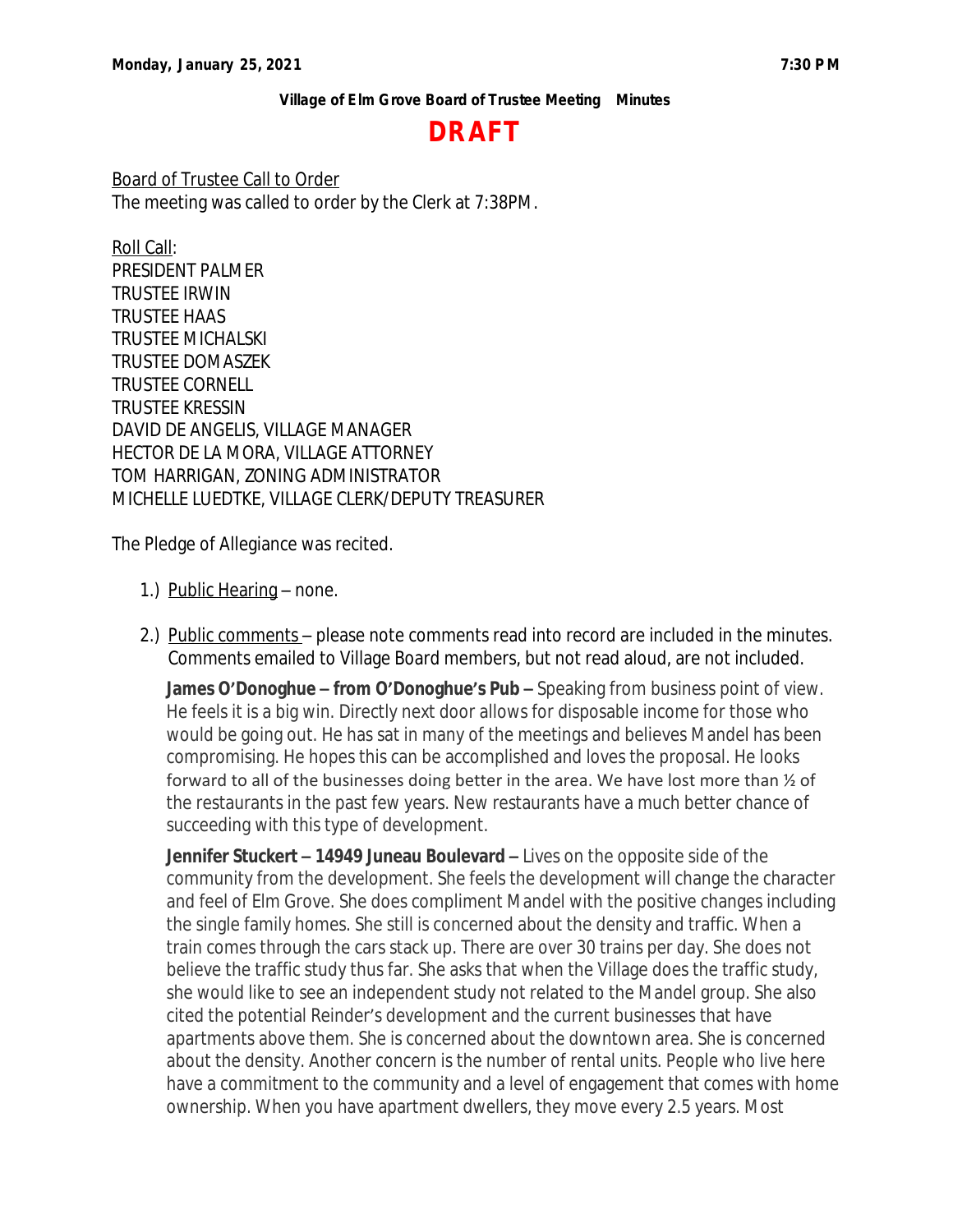# **DRAFT**

people are pretty transient who move in and out of apartments. She would like to see more of a condo development rather than apartments. She is also concerned about the schools. She would like to know what the five communities are Mandel used for comparison. She feels the impact will be greater than the studies show. She feels this process has been snowballed.

**Deborah Robinson – 1065 Longwood Avenue –** Her biggest concern is the community feel. She also has concerns about the people moving in specifically so their children can go to good schools and then move out when they are done. She feels this will cause nothing but problems. She doesn't like that people turn around in their neighborhood not knowing it does not go through. She feels the trains are getting longer. She would like Red Barn to stay the same zoning and not change. She thinks the buildings are beautiful for a different setting. She is in favor of municipal water. She hopes the new water would not be coming from another well system. She believes the newspaper shows this project as one-sided.

**Mary Inden – 14745 Watertown Plank Road –** One of her concerns is water and where it is going to come from. She has friends across the street who have Brookfield water and it is not good water. What assurances do we have for the water? Lake Michigan water would be her choice. She doesn't know if a TIF would pay for the water. She is in favor of the proposed redevelopment. She would like to see a little more interest in the backside of the curved building. It could be made a little more appealing and fit with Elm Grove architecture. She thinks we have an ordinance that says if you take on municipal water, you have to cap your own well. She would like to maybe see this changed she feels we can use the wells for fire suppression. This development would be great for the businesses downtown. It might attract other high quality businesses. She is in favor to move it ahead.

**Bruce Lanser – 12515 Stephen Place –** He is opposed to the apartments. He is concerned about the turnover. He thinks it eats away at the fabric of Elm Grove. He would rather it be condos. He believes the pocket community should have fewer houses. The traffic study only addresses intersections and not the flow from the pocket community and through those streets. He would like to see that flow addressed. The study showed the projected costs and he is not aware of any homes in that value range in Elm Grove. Lastly, the meeting in September had a person who lives at the Watermark and he said there would be municipal water. Twelve years later, they still do not have water.

**Janis Crego – 13240 Oakhurst Drive –** she has lived here a long time. She believes the development is better than before. She still thinks there are too many units. She would like condos and not apartments. She would like it to be maximum 2-story. The lot sizes are too small. Fewer homes and bigger lots would be nice. She doesn't want the kids to be split and go to Swanson Elementary. She doesn't want to extend 124<sup>th</sup> Street. She is worried about the traffic and the existing trains. Saving the trees is good. When the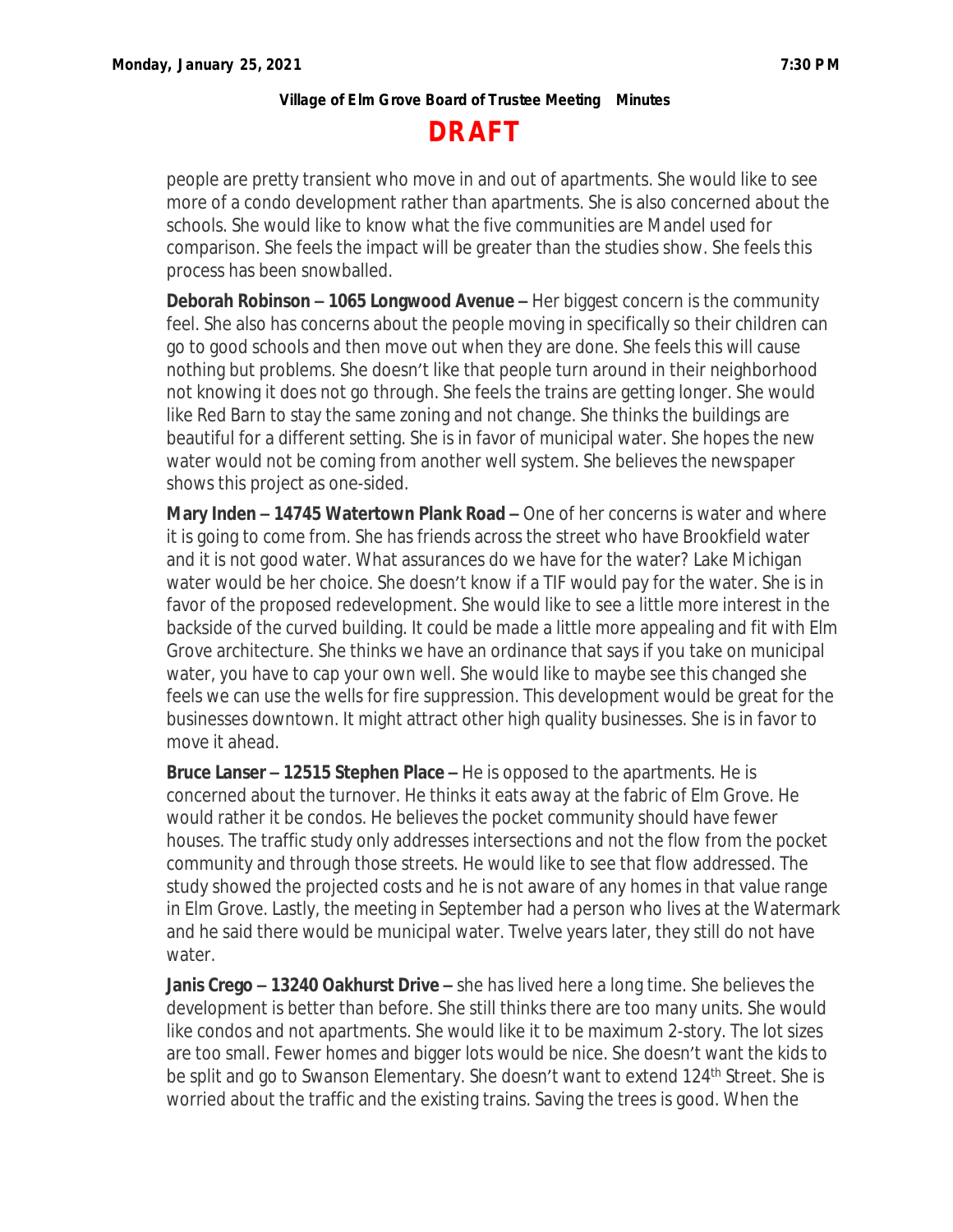# **DRAFT**

Reinder's development is done, keep this project in mind.

**Peter Moegenburg – 985 Madera Circle –** He supports the development. He applauds the Mandel group for the changes they have made. He has lived here 25 years and has worked here 20 years. He has been a part of committees in the community. The threshold income is equal to the average household income in Elm Grove. The demographic that would meet the requirement would be a household earning \$115,000 per year. Even if they are transient, the requirement raises the demographic. The train track idea is mutually exclusive to any development. The mere increase in train traffic is directly related to how we as a country are transporting goods. The development should not fall victim to the train discussion. The density is less than half or more so than other developments surrounding Elm Grove; notably the Brookfield Reserve, Pilgrim Park. Ten units per acre is significantly lower than surrounding areas. Mandel's experience is vast and long. The quality of their product is significantly superior to other projects. A testament to that is what is in the research park in Wauwatosa; The Echelon. The development would match or exceed the development standards of the surrounding homes. He is committed to the community and feels passionate about what Elm Grove represents and feels this would be a positive addition to the community.

**Michael Hamilton – 13130 Watertown Plank Road Unit 311 –** has been a resident for more than 40 years. He likes that they are protecting the historic buildings as part of the development. He believes the quality shows. His building is 10 years old and still looks new. Looking at the Watermark, it is mostly empty nesters. He doesn't believe the comments made about people moving in with children. He says they are anxious for municipal water but not Brookfield water. It would be a shame to let Mandel walk. He believes the Sisters can then sell to the hospital and he would not like to see a hospital there.

**Dale Streitenberger – 14375 Wisconsin Avenue –** He and his family have been part of the Village for 40-50 years. He is in favor. He believes we have to keep a few things in mind. The buildings going down look institutional. The ones going up look residential and can be better improved to look better within the process. The architecture compliments the older more beautiful architecture. The single family home developer has just finished a home on Watertown Plank Road – it is beautiful. All of the details will happen along the way. Mandel creates beautiful buildings with beautiful landscaping.

**Tom Shepherd – 1040 Katherine Drive –** Lives a block away from the Reinder's development. He is in favor of the Mandel proposal. Highest and best use is the best use for this property. There is not a deep enough condo market for this to work. Initial studies show the impact would ease the tax burden on homeowners. The quality of the development – the Watermark speaks for itself. This developer shows they can build quality. Preservation should not be lost – the School Sisters founded Elm Grove. This development keeps this legacy. The School Sisters could have chosen anyone and they picked Mandel. He doesn't believe traffic is bad in the grand scheme of things. We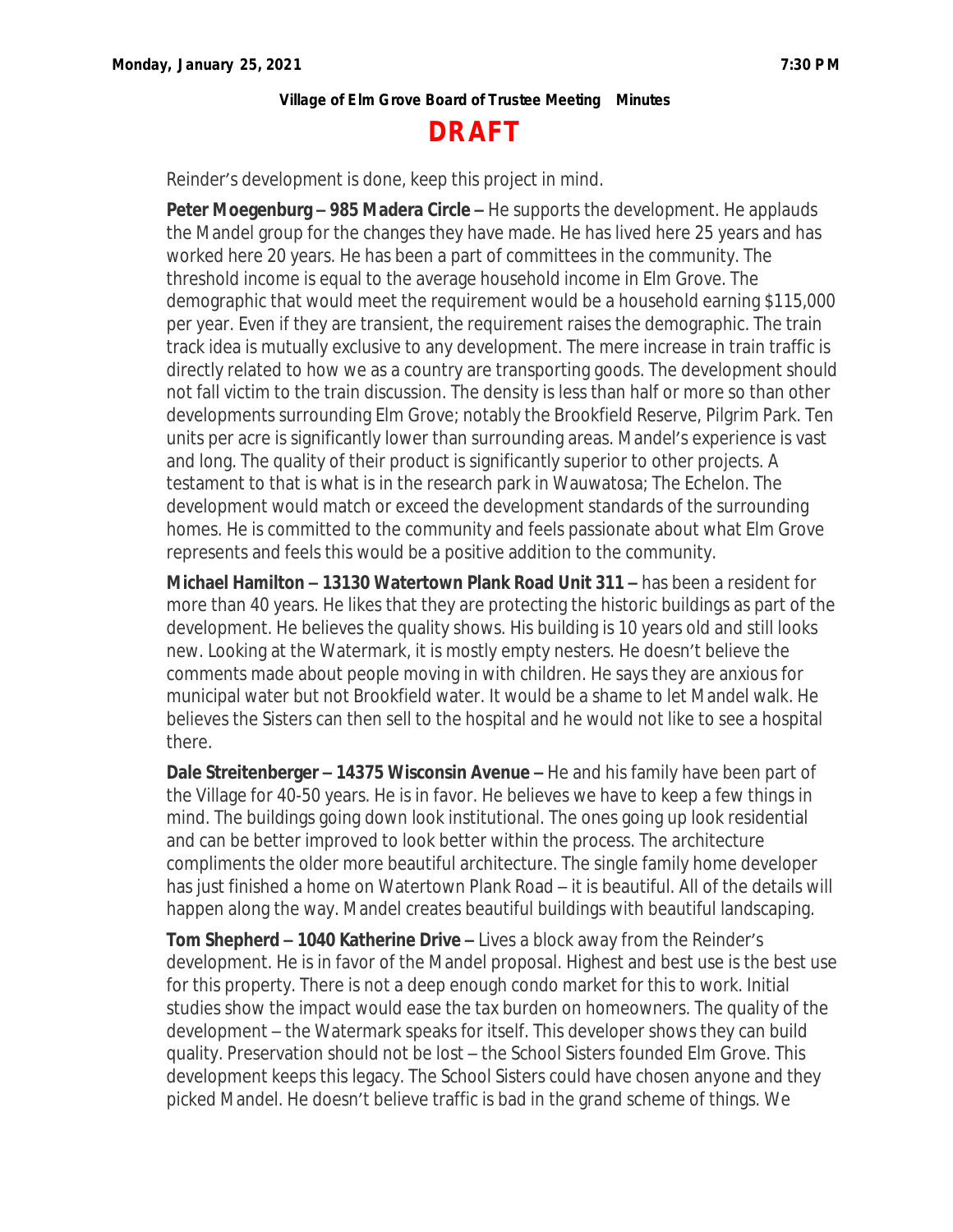

would like to see the coffee and pizza shops downtown as a result of this. He would like to see this move forward.

**Shelia Reynolds – 12850 Green Meadow -** This is in her back yard. They have been here for 25 years. She knows most everyone. Katie and John came out to the site to see how close it would be to her neighborhood. The drawings don't make it clear. She is grateful to Mandel for going over their concerns, but is not pleased with the changes. The two intersections shows on his traffic study impact her directly. The pocket neighborhood will sandwich the neighborhood and not allow places for kids and pets to play. She is concerned about the density and the population. She is also concerned about the zoning and believes the homes are cramped. It is like taking three lots with three homes and making it nine homes on the three lots. They all bought their lots from the School Sisters; and changed the zoning at that time. She would like the zoning to conform. When she asked Mandel to change the size of the lot – he said it was not fiscally feasible. She compared this to a Fox Point development where Mandel changed their specifications to meet Fox Point's needs. She is concerned about the public walking paths that will destroy the privacy of their homes. She mentioned the landscaping. She is pleased they agreed to move the back building closer to Watertown Plank Road. This saves some trees, but not all. She spoke about the prairie lands and controlled burns. She also mentioned the materials being used – she would like something more natural. This project will burden them in their neighborhood more than any other.

**Gregg Leas – 1070 Red Barn Lane –** Directly across the street. He was part of the keep Elm Grove charming group that was in opposition group. He is no longer in opposition to the project because of the meetings with the group and with the trustees. He also reached out to the Mandel group. He likes the project as it looks now. He was pleased with the Mandel reputation and quality. A lot of the opposition was to the duplexes and senior living – both of which are no longer part of the project. Likes that municipal water would be part of the project; going into downtown and being part of fire suppression. He likes the value on the single family residential homes.

**John Stollenwerk Jr. – 12750 Stephen Place –** He shares a lot of what Jennifer Stuckert said. He has been against the proposal. He has had a lot of conversations with the trustees and they responded. He has a better understanding now. He was also able to speak to the Mandel group directly. Through those discussions he has come to learn more. He has also been able to share with Mandel what he believes the Village needs. He would like to continue to work with Mandel group on this proposal. There are a lot of things that can still be done. He encourages this process to move forward. All of these questions will be addressed along the way. He is willing to move forward.

**Brian Hartlmeier – 12915 Meadow Drive –** He isn't going to go into detail on the water. He is not opposed to the development. We all knew something was going to happen there someday. The question is what is going to be there. The items being proposed will likely happen. He is hoping the Village Board will be as particular as they were with the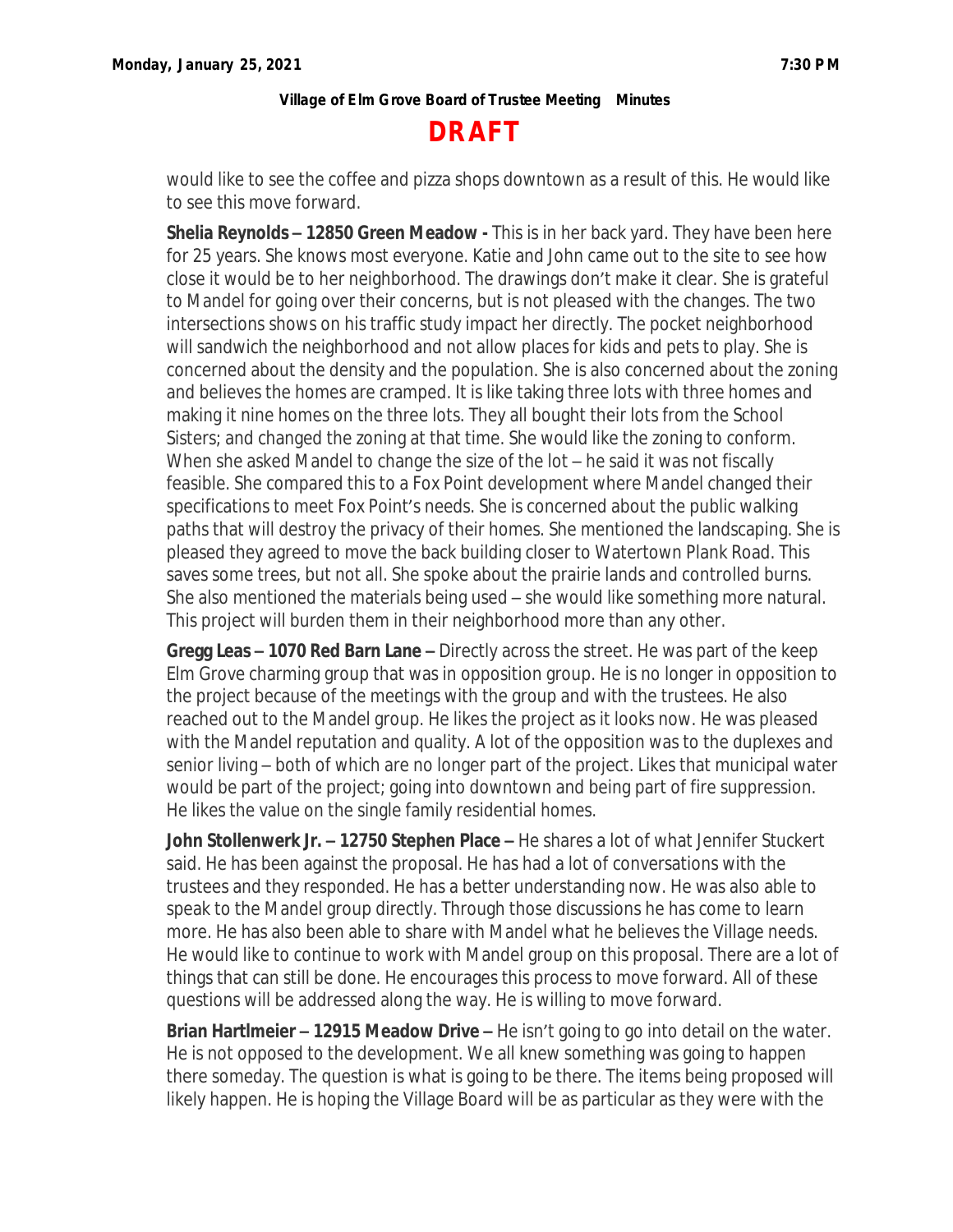# **DRAFT**

single family homes when they were developed back in the day. Overall the density is a little high. Mandel has changed some of it. Surrounding neighborhoods deserve to have like lots next to them. He has concerns with the water. He is in the area of the south basin and is concerned about excess water run-off. All he can suggest as a resident is that we deserve to have a high quality development to meet everyone's needs. There is a give and take for all of us.

**Jan Termuehlen – 1275 Orchard Lane –** Biggest concern is traffic. It is wishful thinking to think a development project like this will not affect traffic. We do not have a path that would allow us to get out of this if it has been determined that traffic does become an issue.

**Tom Herzog - 1550 Church Street -** He would like to see condos, keep the same zone, and have more single family homes. Looking at the costs on the presentation, he does not believe these homes will command those amounts. He is concerned about saturation. There are so many apartment complexes. He would like the Village to hire someone outside of Southeastern Wisconsin. Maybe someone from Madison. Someone independent. Thinks it is still too dense. Not in favor of the water. Would like to see the true cost of the hookup per resident. The best distribution of water would be with a water tower. With the TIF, he believes any additional funds will not be sent to the schools. The best course of action would be to have a moratorium to have the residents decide what should go there.

## **Hearing no one else present or on Zoom who wished to speak – public comment was closed at 9:56PM.**

3.) Approval of Agenda

President Palmer requested the Mandel project be moved to the front of the agenda.

## **MOTION BY TRUSTEE HAAS, SECOND BY TRUSTEE DOMASZEK, TO APPROVE THE AGENDA WITH THE MANDEL ITEM FIRST, THEN OPEN TO PUBLIC COMMENT.**

## **ALL WERE IN FAVOR. MOTION CARRIED.**

- 4.) Approval of Minutes
	- a. 2020-12-21 Board of Trustee DRAFT Minutes.

## **MOTION BY TRUSTEE DOMASZEK, SECOND BY TRUSTEE HAAS, TO APPROVE THE DRAFT MINUTES AS PRESENTED.**

## **ALL WERE IN FAVOR. MOTION CARRIED.**

- 5.) Report of the Village President Neil H. Palmer
	- a. Review and possible action to create an ad hoc Pathway Committee.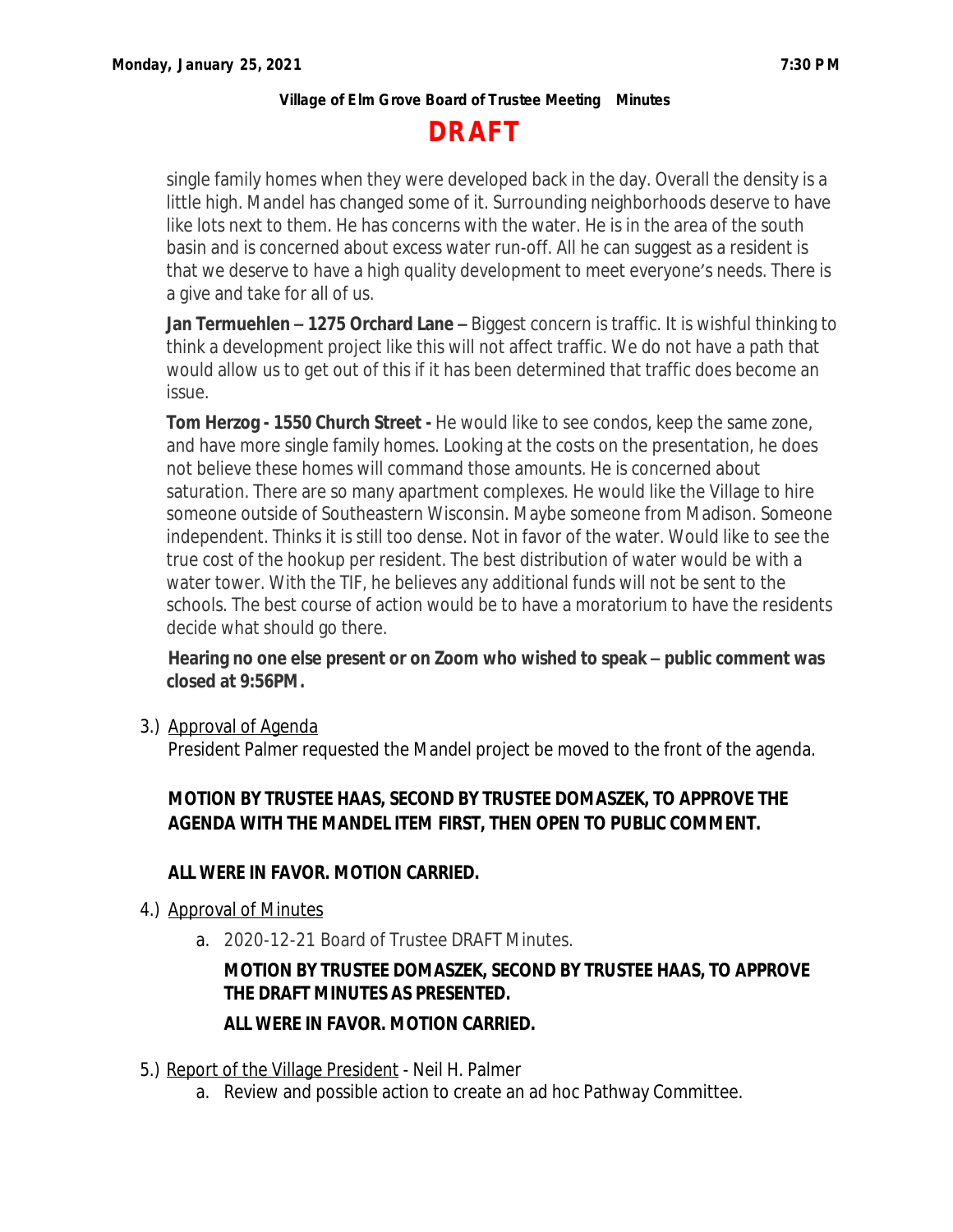## **DRAFT**

## **NO MOTION MADE. PRESIDENT PALMER TO MOVE FORWARD WITH THE AD HOC COMMITTEE PER VERBAL APPROVAL FROM VILLAGE BOARD MEMBERS.**

- 6.) Report of Fire Chief David Kastenholtz
	- a. December Fire Department Report
- 7.) Report of Police Chief James Gage
	- a. December Police Department Reports
- 8.) Report of EMS Director Dr. Jon Robinson
	- a. No report.
- 9.) Report of Village Clerk Michelle Luedtke
	- a. Review and possible action for a palpable assessor error on Parcel EGV 1099.020, located at 15025 Cascade Drive.

## **NO MOTION MADE. ITEM WAS SENT BACK TO THE ASSESSOR FOR CLARIFICATION.**

- 10.) Report of Village Manager David De Angelis
	- **a.** Review and possible action on the Mandel request for approval of a Certified Survey Map, Comprehensive Plan Amendment, Rezoning and Redevelopment Plans.

## *Item has been approved to be taken out of order. This item was first followed by public comment.*

Presenting: Phil Aiello – Chief Operating Officer of Mandel, Eric Ponto – Partner of Anderson Architects.

Mr. Aiello presented on the screen. He reviewed the members of the team working on the Elm Grove project; many of them via Zoom.

Mr. Aiello noted their development overview was to develop high quality living for empty nesters and single family. They want to create a long standing high quality community while paying tribute to the School Sisters heritage. Mr. Aiello continued to go over the demographics from other projects they have completed similar to the proposed Elm Grove development. Mr. Aiello referenced his relationship with the now current Mayor of Wauwatosa and the Echelon project in Wauwatosa.

Mr. Aiello continued to speak about the history of the project and how they have taken resident input and changed their plans to include those concerns. He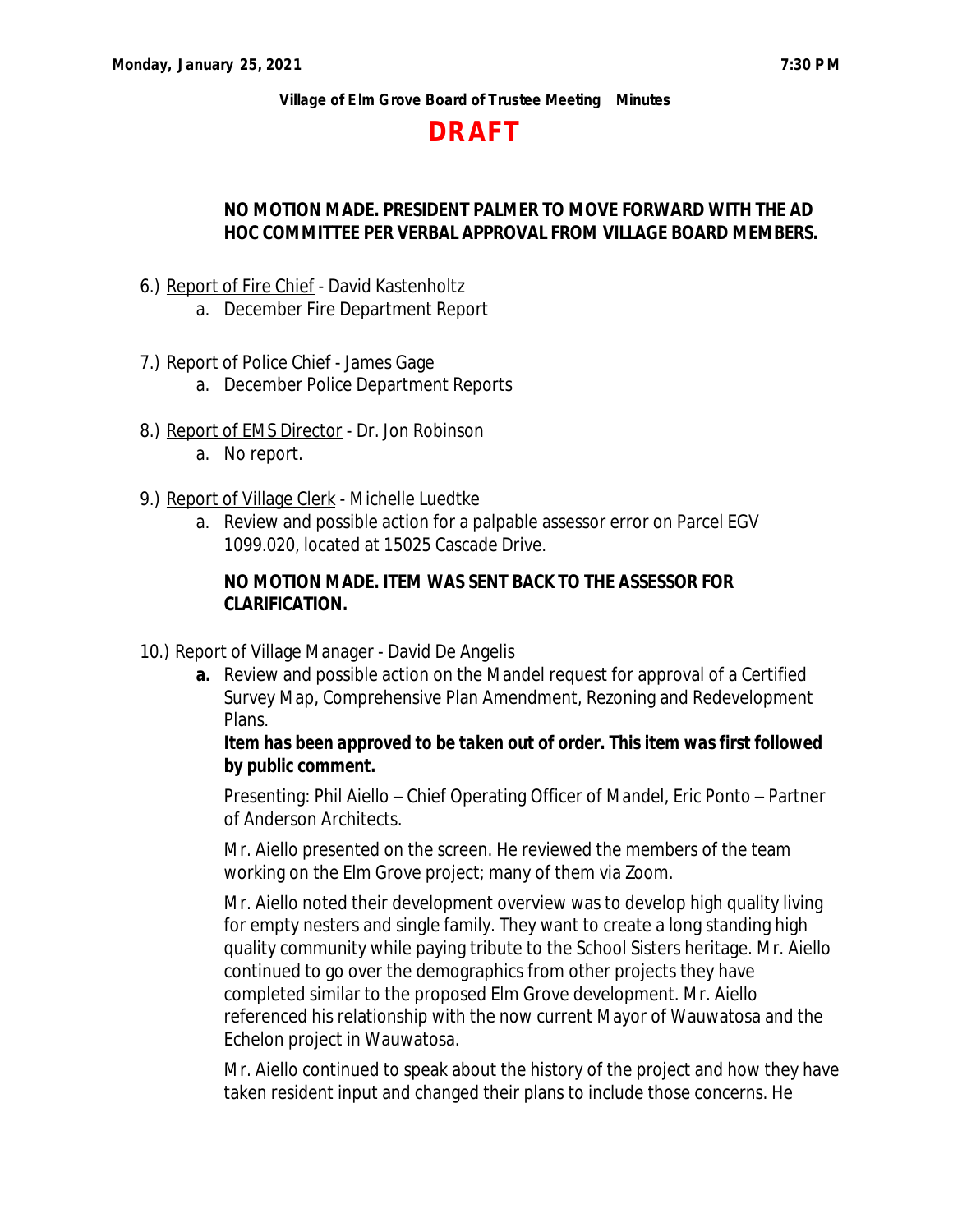# **DRAFT**

continued to speak about green space and parking areas. Mr. Aiello indicated they would likely be working with Miller Marriott for the single family buildings on Red Barn Lane and on the South portion of the project.

Mr. Ponto presented. He reviewed the exterior materials and overall changes implemented from resident input. He also went over viewpoints from various sections of the development.

Mr. Aiello continued with the explanation of the zoning; citing zoning code 335- 30D(2). He continued to speak regarding the traffic. Ken Voigt from Ayres Associates is on Zoom for questions. Mr. Aiello went over the analysis in brief and cited three reports created. He also reviewed the traffic as it related to the train. Mr. Aiello went over the potential water solutions to the development and briefly discussed the environmental impact. He does plan on having a discussion with the Village about a TIF district.

### *Public Comment followed the presentation.*

### *Public Comment closed at 9:56PM.*

President Palmer opened up the Trustee discussion. He believes we need to continue to cooperate that both saves the historic buildings and provide some variation of high quality living. This project allows for a connection to municipal water that we would otherwise not be able to pay for. This project would add to the appeal to the downtown area. He encourages the residents to read the Ruekert & Mielke memo. Many of the issues relayed tonight are addressed in this seventeen page memo. The Village has been reaching out to the Elmbrook School District for over a year. If we move forward tonight, details will be reviewed in subsequent meetings.

Trustee Michalski supports moving it forward. All of these answers will come with the studies and the meetings. Someone brought up the prairie look of it. We are a tree city. He wants to move forward to find all of the answers to the questions raised.

Trustee Haas is in favor of moving on. Additional study is needed. Wants to clarify this is not high density based on the municipal code. There are issues to be looked at in more detail.

Trustee Domaszek stated this has been done well in a lot of ways but still has some concerns. He indicated we would have our own traffic study. The lot size seems small to him. He looked at where he lives and where there are two homes that were knocked down and rebuilt. He looked at the home values. He doesn't believe people should be worried about the actual zoning, but more the house itself. He is more concerned with lot size and setbacks. Get more into the nitty gritty and less on the labels. As far as the schools go, the gentleman he spoke to from the District indicated they revised the formulas from developments like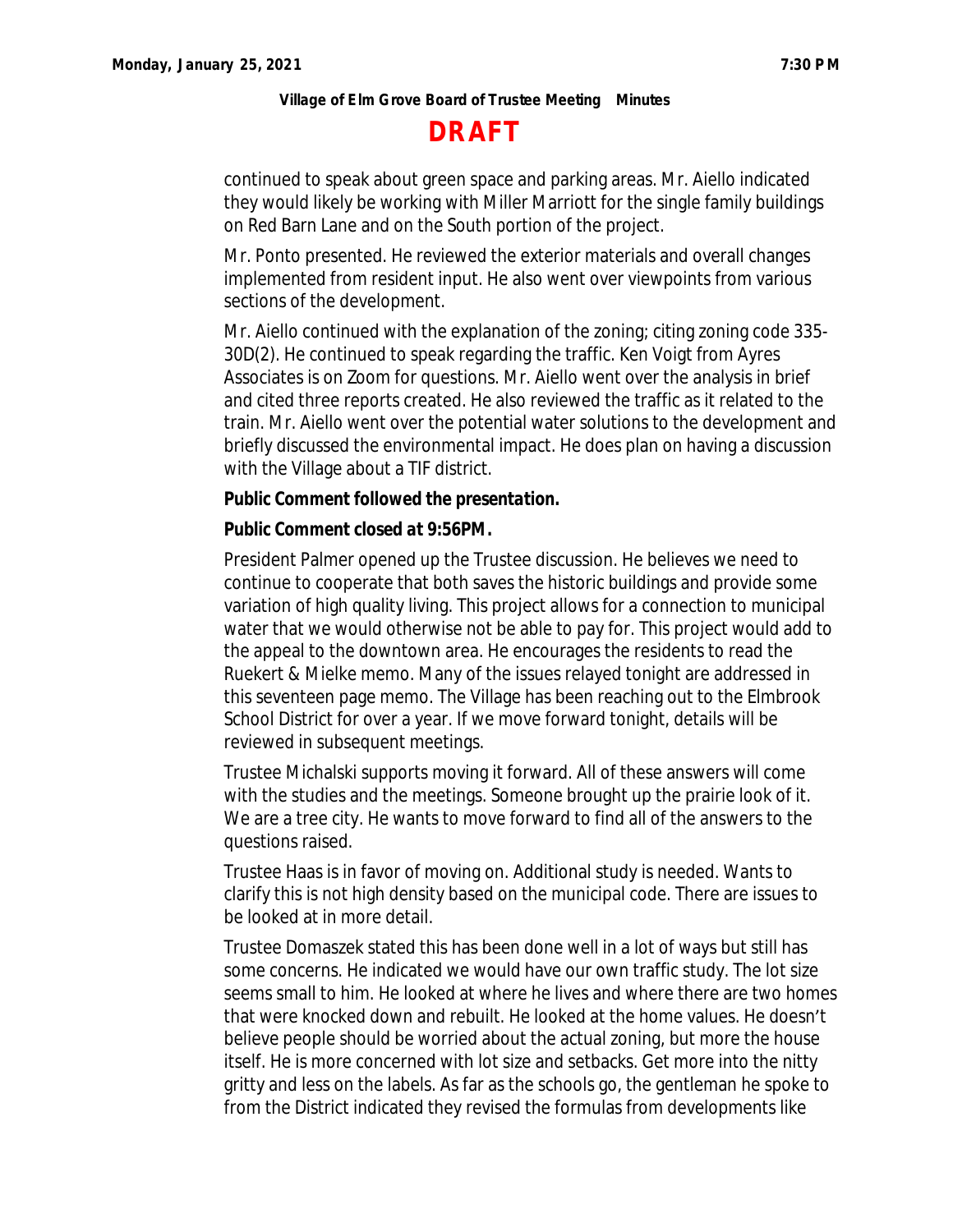# **DRAFT**

this. Many students here go to St Mary's and not Tonawanda. There will be a 4k program now – how does that impact them.

Trustee Cornell has talked with those for and against the project. She has determined she should not base her vote on what could and could not be built and that this proposal still has some things to work out. She would like more detail. The proposal merits further consideration. She will be watching for changes that include all of the items brought up this evening. Mandel has shown a commitment to this project. She is in favor that this process move forward.

Trustee Irwin said one of the emails she received was from a resident whose father was a founder. She quoted "*My father always preached that the purpose of any board member is to plan for perpetuity. Not for this day, or tomorrow or the next. And not for your constituents today, or tomorrow or the next. The plans set forth by the founders 65 years ago were written for the people who live in Elm Grove today*". She is in favor. Her vote is with the request that the building board ask for something that is more in keeping with Elm Grove's character and less institutional looking. She believes the time spent on public comment is necessary. She thanked the Mandel group.

Trustee Kressin thanked the Mandel group for their time. We all live in Elm Grove for many reasons. He thinks saving the castle is really fantastic. Our population has been decreasing since the 70's. The traffic on Watertown Plank has been decreasing every year since the expansion of Bluemound Road. He wants to address density and condos and rentals. Squires Grove has about 20 units per acre. There is no issue with density or traffic. This property has issues when repairs need to be completed due to space. Adding this will help the downtown area. Our downtown is not thriving. He wishes it could be better. This allows us to protect our future downtown. We don't want them to fail. Having the access to Lake Michigan water helps us and our kids in the future. He is in favor of moving this forward.

## **MOTION BY PRESIDENT PALMER, SECOND BY TRUSTEE KRESSIN, TO APPROVE THE MANDEL REQUEST TO MOVE FORWARD TO THE PLAN COMMISSION AND BUILDING BOARD FOR REVIEW AND RECOMMENDATIONS.**

### **ALL WERE IN FAVOR. MOTION CARRIED.**

Manager De Angelis asked for more direction on what firm to use for the traffic study.

President Palmer indicated we should get bids. Staff will evaluate the responses and bring the information to the appropriate meeting groups.

Trustee Kressin indicated it would not be correct with the reduction of traffic due to the pandemic.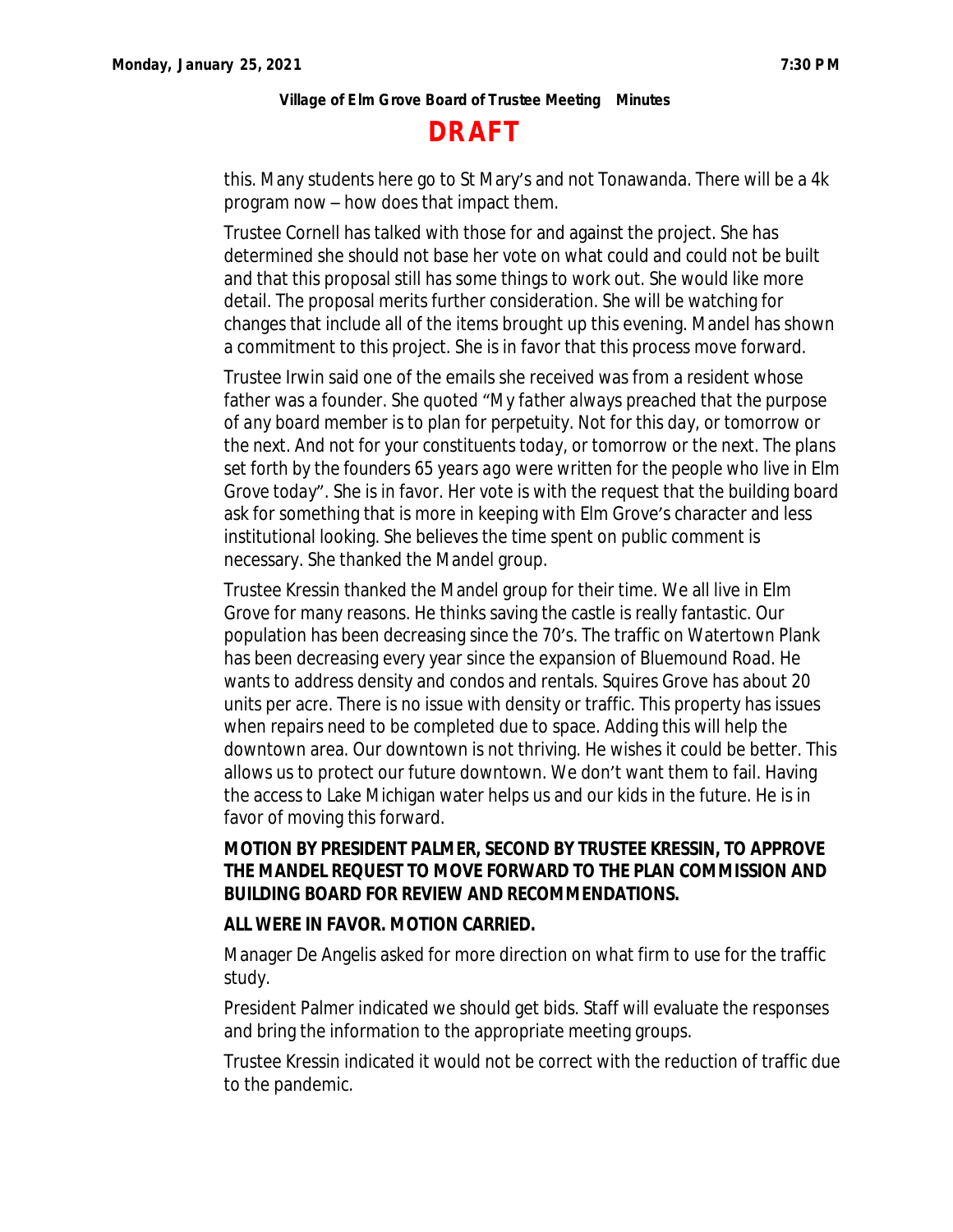## **DRAFT**

President Palmer noted the 2019-2020 traffic study would be pre-pandemic.

Manager De Angelis confirmed using a prior study and getting additional information regarding the train.

**b.** Review and possible action on the joining the Waukesha Center for Growth.

Manager DeAngelis reviewed the information in the packet.

Trustee Cornell stated she spoke with a business owner from the community and she asked if the businesses just work with their banks for fund options. The business owner did not see a benefit from the Center for Growth. She would like to see the village have a subcommittee and do the same things on our own instead of spending the money on this center for growth.

Manager DeAngelis indicated the CFG has another fund they use to close gaps or retain business if they have specific needs. They would also assist the village if we have recruitment for businesses to come into the village.

Trustee Michalski indicated the recruitment portion would be beneficial.

President Palmer added we are one of the only communities in the county not included in this program. The PPP is a small portion of what this program does. There are more programs involved with this group than what we can do on our own. They can tap state loans no one else can. This is not to say we cannot have a subcommittee here, but they have more resources available to them.

Trustee Domaszek agreed. He thinks we should take out a sentence at the end of the agreement about waiving jurisdictional defenses.

Manager DeAngelis commented that this is an annual agreement. He also indicated he believed we have funds available.

Trustee Cornell asked why this has come about and if businesses have asked for this.

Manager DeAngelis said this is not coming from the business association or any specific business.

President Palmer clarified that we have never had a program with support and recruitment for businesses. This is much more complex than it was in the past.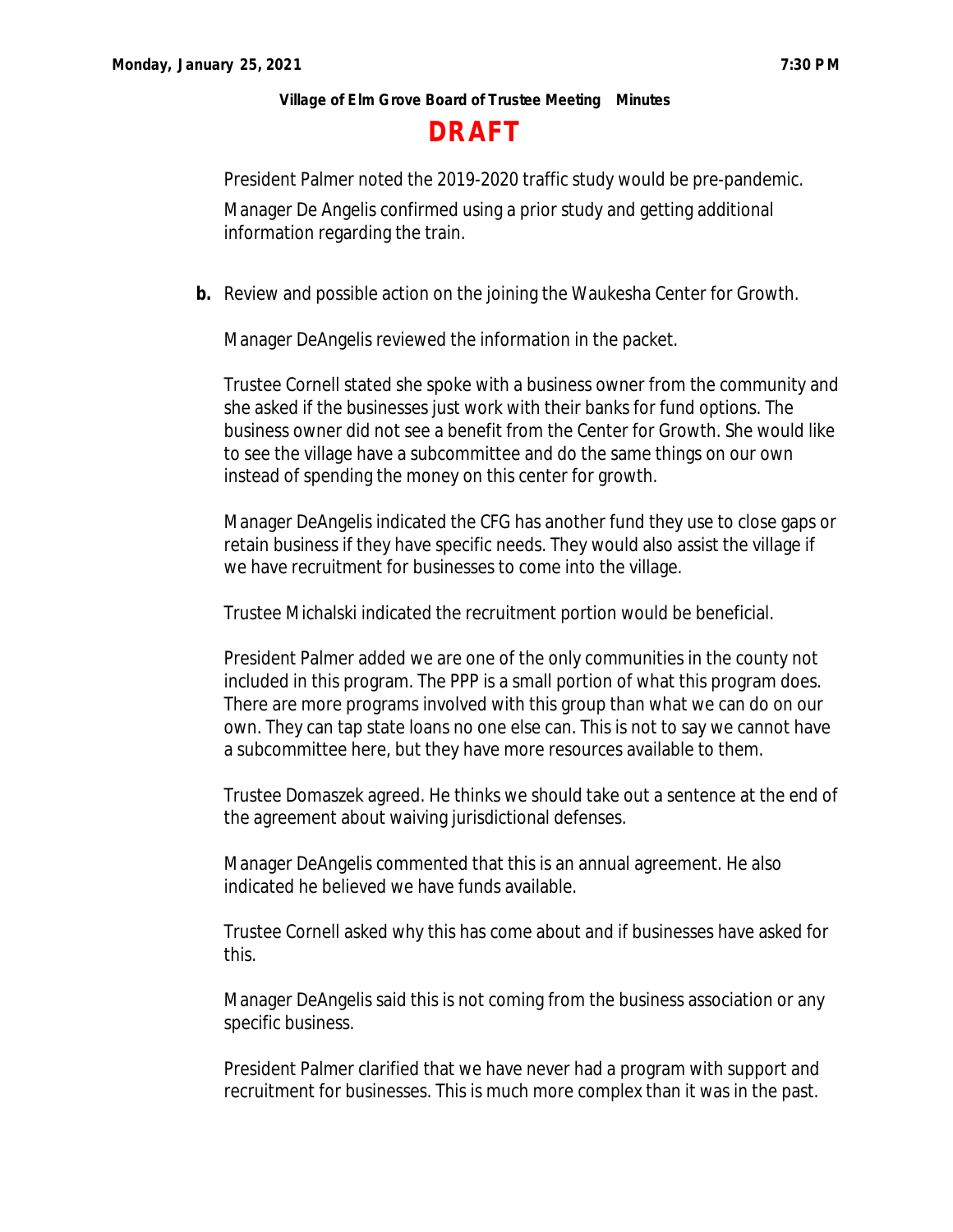# **DRAFT**

# **MOTION BY TRUSTEE HAAS, SECOND BY TRUSTEE MICHALSKI, TO APPROVE THE JOINING THE WAUKESHA CENTER FOR GROWTH.**

## **ALL WERE IN FAVOR. MOTION CARRIED.**

**c.** Review and possible action on the hiring of a consultant for the purpose of studying the possible implementation of a transportation utility.

## **MOTION BY PRESIDENT PALMER, SECOND BY TRUSTEE KRESSIN, TO APPROVE THE HIRING OF EHLERS FOR THE PURPOSE OF STUDYING THE POSSIBLE IMPLEMENTATION OF A TRANSPORTATION UTILITY.**

Trustee Michalski asked about the scope of work. He was not able to locate one in the contract.

Manager DeAngelis indicated it is buried within the text.

Attorney De La Mora further clarified on page 22 there is a listing of project deliverables.

### **ALL WERE IN FAVOR. MOTION CARRIED.**

**d.** Review and possible action on the acceptance of grant funds from the Fund for Lake Michigan and the initiation of property acquisition for the OHM property and the creation of resolutions of necessity for the properties addressed at 13425 Watertown Plank Road and 890 Elm Grove road for the purpose of daylighting Underwood Creek.

Manager DeAngelis reviewed the packet material. He is looking to put OHM on notice that we are going to begin the process which will answer the questions and provide additional clarification for some of the trustees.

Attorney De La Mora authorize the preparation of the resolution of necessity. There is a process that needs to be followed.

Manager DeAngelis clarified Martinizing has been completed. The other two need to be brought forth.

**MOTION BY TRUSTEE HAAS, SECOND BY TRUSTEE DOMASZEK, TO APPROVE THE INITIATION OF PROPERTY ACQUISITION FOR THE OHM PROPERTY AND THE CREATION OF RESOLUTIONS OF NECESSITY FOR THE PROPERTIES ADDRESSED AT 13425 WATERTOWN PLANK ROAD AND 890 ELM GROVE ROAD FOR THE PURPOSE OF DAYLIGHTING UNDERWOOD CREEK.**

**ALL WERE IN FAVOR. MOTION CARRIED.**

**MOTION BY PRESIDENT PALMER, SECOND BY TRUSTEE KRESSIN TO ACCEPT**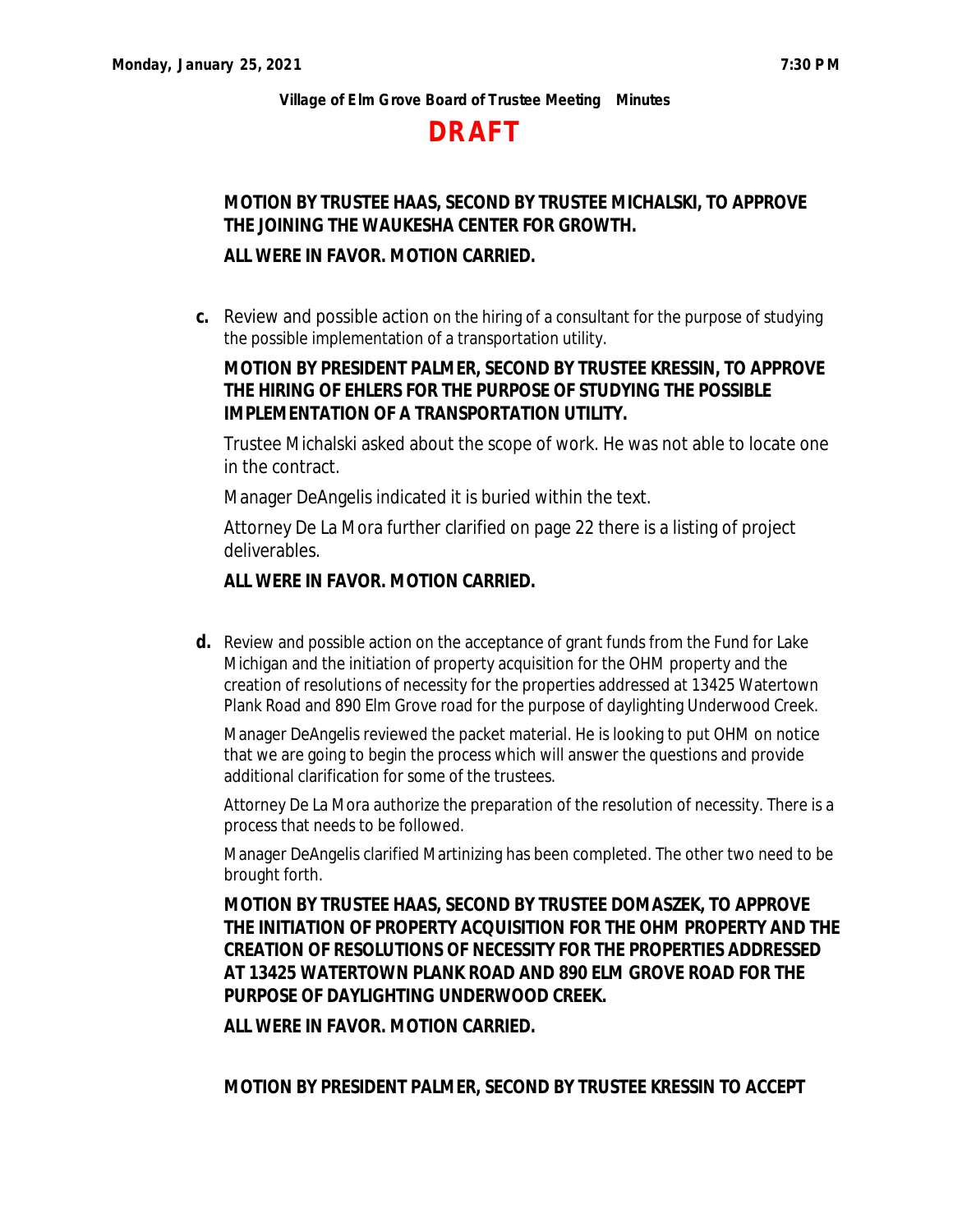# **DRAFT**

## **GRANT FUNDS FROM THE FUND FOR LAKE MICHIGAN.**

## **ALL WERE IN FAVOR. MOTION CARRIED.**

Manager DeAngelis gave an update on Covid – 19. Dr. Robinson opted Elm Grove as a site to complete vaccinations. We will start inoculating people with help from the Woman's Club. We have limited access to the vaccine. We are trying to provide a service to residents who do not have access any other way. Giving opportunities to those people here at Village Hall. It takes a few weeks to put together. Vaccine shortage at the moment. It's in process. Stay tuned.

11.) Report of Village Attorney - Hector De La Mora

a. Attorney De La Mora had no report at this time.

12.) Report of Standing Committees - Please review the minutes on our website for more details.

- 1. Plan Commission Trustee Michalski
	- i. No meeting, no report.
- 2. Library Board Trustee Irwin
	- i. No meeting, rescheduled for Feb 1.
- 3. Public Works Trustee Kressin
	- i. No meeting, no report.
- 4. Public Safety Trustee Cornell
	- i. No meeting, no report.
- 5. Legislative Trustee Domaszek
	- i. No meeting, no report.
- 6. Park and Recreation Trustee Irwin
	- i. Review and possible action to change the Village of Elm Grove Trick-or-Treat for 2021.

## **MOTION BY TRUSTEE IRWIN, SECOND BY TRUSTEE DOMASZEK TO MOVE TRICK-OR-TREAT TO SATURDAY OCTOBER 30TH FROM 5:00- 7:30PM.**

## **ALL WERE IN FAVOR. MOTION CARRIED.**

- ii. Met on January 21st. Winterfest is moving forward. The ice rink is up and running. Trustee Kressin would like to add that the ice rink is usually busy. Thanks to Village staff, the Elm Grove Junior Guild, and the Community Foundation for the rink and support surrounding it.
- 7. Administrative and Personnel Trustee Michalski
	- i. No meeting, no report.